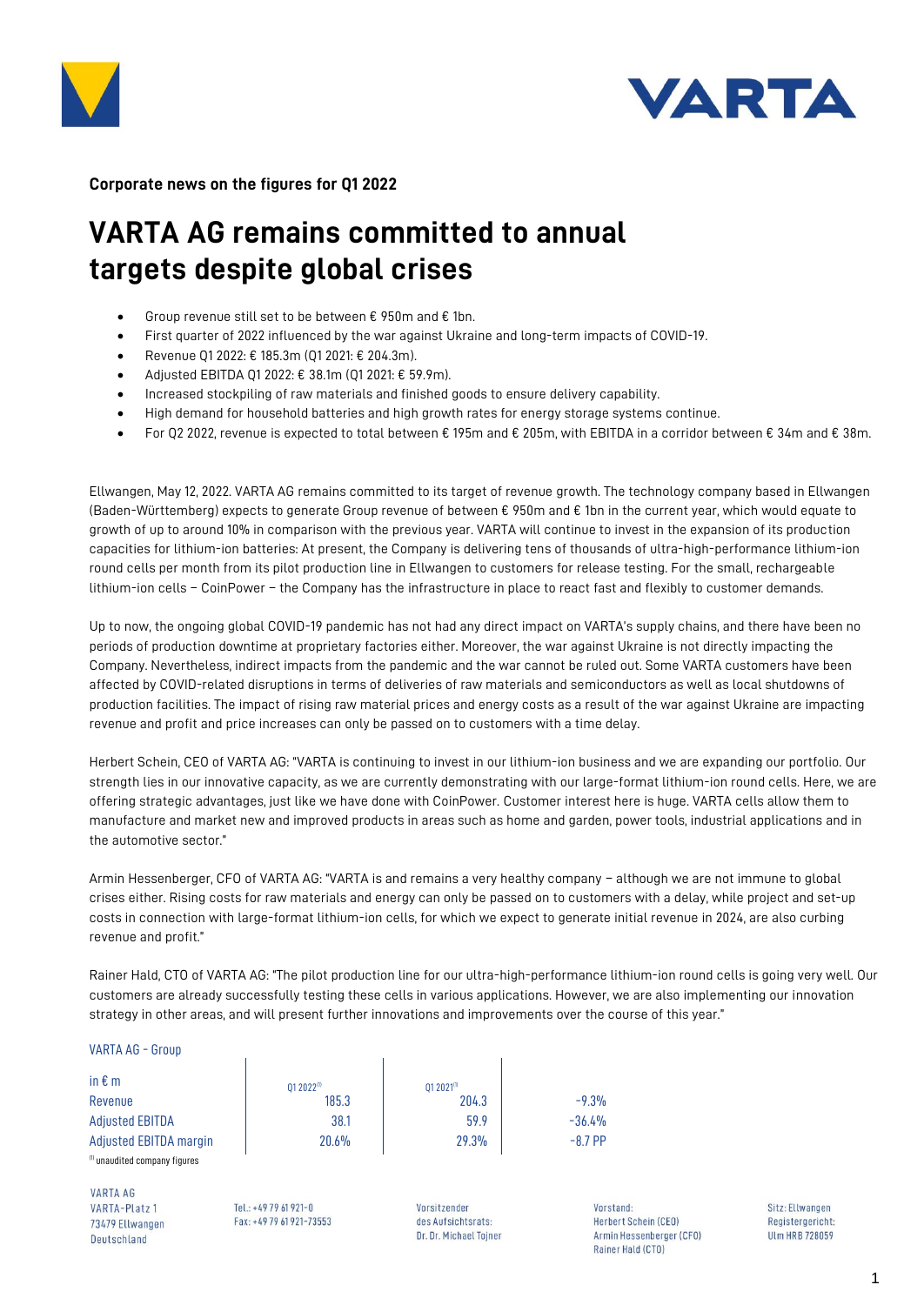



### **Growth opportunities in the "Lithium-Ion Solutions & Microbatteries" segment**

Revenue in the "Lithium-Ion Solutions & Microbatteries" segment amounted to € 88.4m in the first quarter of 2022, which equates to a decline of € -27.5m. The current situation is compromising the fundamentally sound demand in the areas of microbatteries, solutions and CoinPower. VARTA is reacting to the restrained demand with temporary capacity adjustments and cost savings, but is able to return to full capacity utilization at short notice and can also take advantage of additional growth opportunities through the shortterm expansion of production capacities. In the second half of the year, new products are expected to be launched that should contribute to a significant upturn in business.

In the first three months of fiscal year 2022, adjusted EBITDA fell from € 45.9m to € 26.7m in comparison with the prior-year period, although the financial result declined more sharply in the areas of Microbatteries and Solutions than was the case for CoinPower.

## Lithium-Ion Solutions & Microbatteries

| in $\epsilon$ m          | 01 2022(1) | $012021^{(1)}$ |           |
|--------------------------|------------|----------------|-----------|
| Revenue                  | 88.4       | 121.9          | $-27.5%$  |
| <b>Adiusted EBITDA</b>   | 26.7       | 45.9           | $-41.9%$  |
| Adjusted EBITDA margin % | 30.2%      | 37.6%          | $-7.4$ PP |

(1) unaudited company figures

#### **High demand for products from the "Household Batteries" segment**

The "Household Batteries" segment comprises the consumer batteries business and energy storage solutions. In the first three months of 2022, revenue in this segment rose from € 82.4m to €96.9m in comparison with the prior-year period. This corresponds to revenue growth of € 17.6m. Adjusted EBITDA fell by € 2.5m, declining from € 13.9m to €11.4m overall. The profit contribution from additional business was not able to offset price rises for raw materials in full.

The Consumer Batteries segment is continuing to benefit from high demand, registering revenue growth in the double-digit percentage range. In the reporting year, the energy storage solutions business again recorded highly dynamic growth and continued to profit from the sustained high demand for home storage systems. The adjusted EBITDA margin stands at 11.8% in relation to revenue, which corresponds to a decline of 5.1 percentage points in comparison with the previous year.

#### Household Batteries

| in $\epsilon$ m<br>Revenue | 01 2022(1)<br>96.9 | $012021^{(1)}$<br>82.4 | $17.6\%$  |
|----------------------------|--------------------|------------------------|-----------|
| <b>Adjusted EBITDA</b>     | 11.4               | 13.9                   | $-18.1%$  |
| Adjusted EBITDA margin %   | 11.8%              | 16.9%                  | $-5.1$ PP |

(1) unaudited company figures

## **Outlook: VARTA AG well-positioned despite crises, pilot production line for ultra-high-performance lithium-ion cells running according to plan**

The structural growth of the core markets, the company's strong market position in these core markets according to its own assessment and the continued high level of investments in the expansion of production capacities will lead to a positive business development in 2022. This outlook is based on the assumption of constant exchange rates.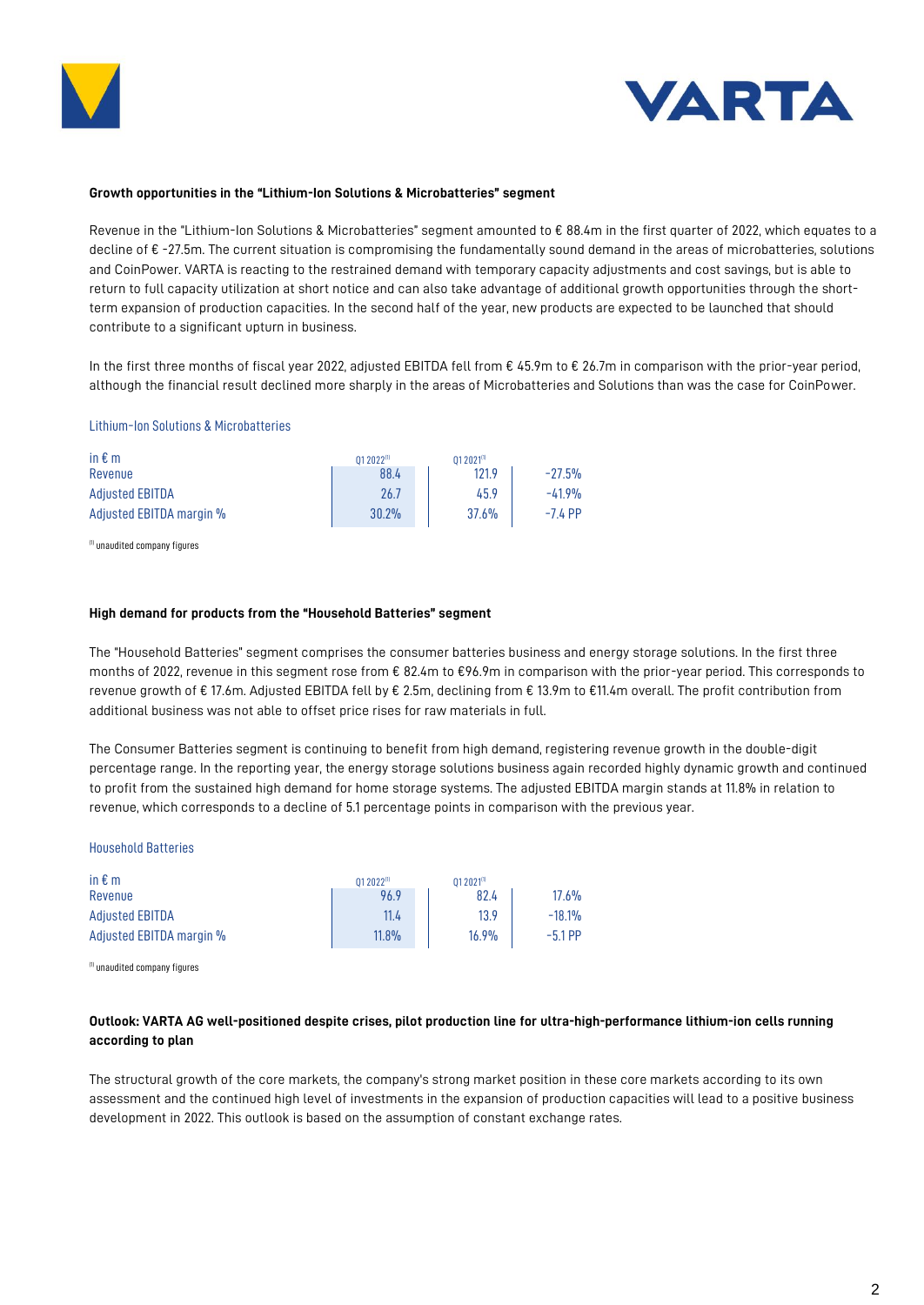



The Company remains very well positioned despite the ongoing global COVID-19 pandemic and fluctuating infection rates. Production activities at proprietary facilities have continued without major interruption since the start of the pandemic. Although many companies around the world have suffered supply chain interruptions, VARTA has been able to maintain its supply chains at all times. Nevertheless, negative impacts on the VARTA AG Group cannot be ruled out completely.

The war against Ukraine and assessments with regard to its future development are hard to be made in terms of their impact on the Company. The revenue share in Ukraine, Belarus and Russia is less than 1% of Group revenue and is generated exclusively via supply contracts; the Company does not operate any proprietary factories in these countries either. Moreover, VARTA does not maintain any supplier relationships on the procurement side. For this reason, the direct negative impacts arising from this war zone on the business are estimated to be low. It is not possible to accurately forecast the extent to which this crisis will result in increased costs for raw materials and energy, nor is it possible to say whether these increases will be of a long-term nature. The Company is confident that it will be able to pass on these increased costs to customers by raising prices. However, this will only happen in line with the market and competitive landscape and after a time delay, and could become a potential stress factor.

VARTA has directed its efforts at counteracting potential supply chain interruptions by increasing the stockpiling of raw materials. In the event that these interruptions last longer than initially anticipated or that the prices of raw materials remain higher over the longer term, the Company can neither rule out the possibility of temporarily suspending production activities nor of reduced revenue and profit results. It can also not be ruled out that our customers are temporarily unable to accept deliveries of VARTA AG products due to disrupted production processes at their own sites. The pandemic may be the cause of such scenarios. In addition, global demand for semiconductors is very high. Due to a shortage of supply, this could lead to production interruptions or prompt manufacturers to selectively use the electronic components available to them.

In view of the diverse risk situation, the Company anticipates Group revenue of between € 950m and € 1bn for 2022. This would equate to growth of up to around 10% against the previous year. The adjusted operating result (EBITDA) is anticipated to total between € 260m and € 280m, as against a value of € 282.9m in fiscal year 2021. The risk situation outlined above and set-up costs in connection with V4Drive cells look set to impact the Company's revenue and profit development. For the second quarter of 2022, the Company expects to generate revenue of between €195m and € 205m, with adjusted EBITDA totaling between € 34m and € 38m.

**Quarterly report for Q1 2022 available at:** 

<https://www.varta-ag.com/publications/>

**Dates:**

Consolidated annual financial statements 2021 Thursday, 31<sup>st</sup> March, 2022 Interim report 01 2022 **Interim report 01** 2022 Annual General Meeting Tuesday, 21<sup>st</sup> June, 2022 Half-year report 2022 **Thursday, 11<sup>th</sup> August, 2022** Interim report Q3 2022 **Tuesday, 15<sup>th</sup> November, 2022** 

## **Contact:**

Bernhard Wolf Dr. Christian Kucznierz Tel: +49 79 61 921-2969 Tel.: +49 79 61 921 2727

Head of Investor Relations **Head of Corporate Communications** [bernhard.wolf@varta-ag.com](mailto:bernhard.wolf@varta-ag.com) christian.kucznierz@varta-ag.com